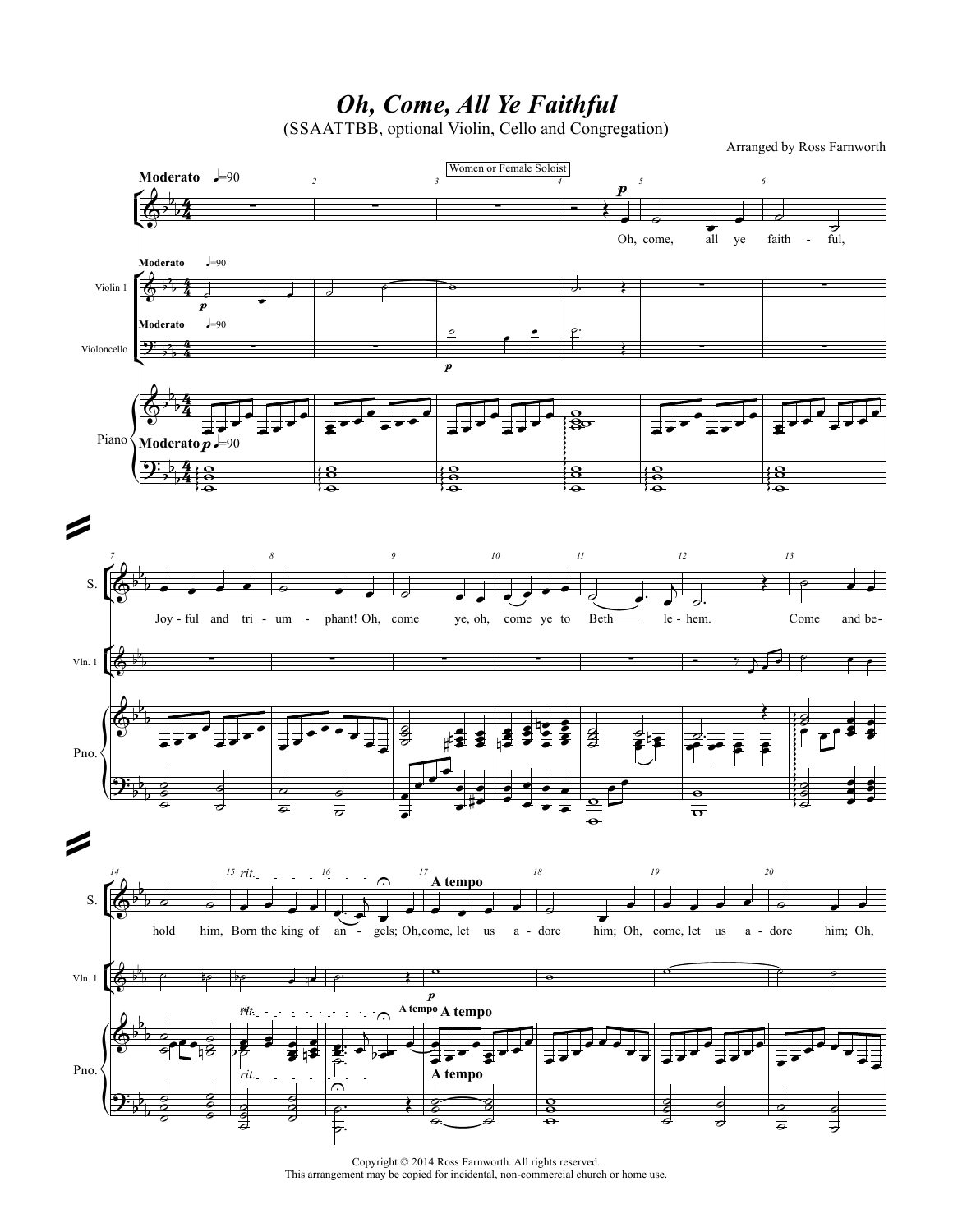





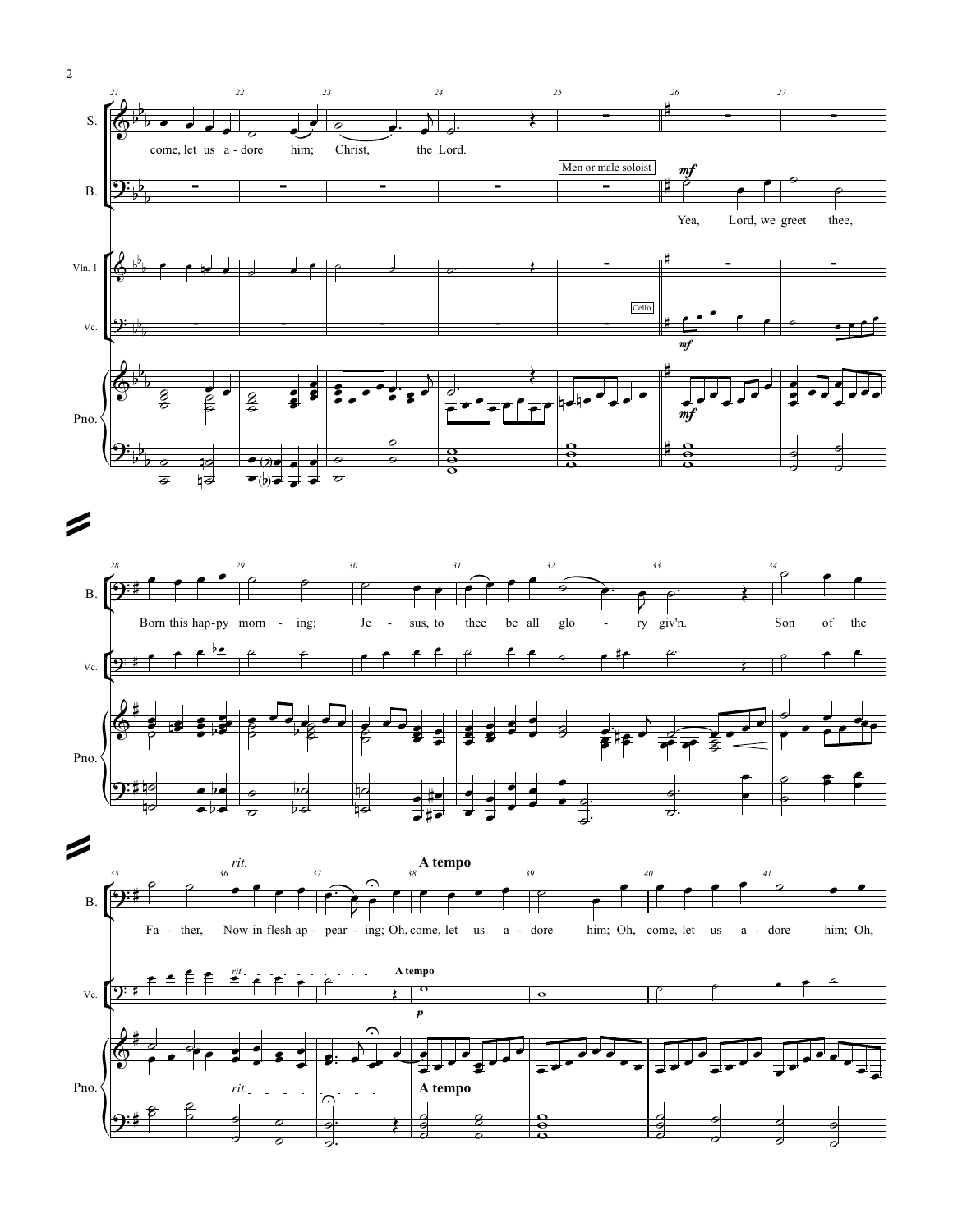

f

Œ

 $\overline{\phantom{a}}$ ˙ œ œ ˙  $\overline{\phantom{a}}$ 。<br><

˙ ˙

 $\exists$  $\frac{1}{2}$ 

 $\exists$  $\frac{1}{2}$  œ œ ∄ <u>e</u> ∂  $\frac{1}{2}$ 

œ œ

œ œ œ œ

œ œ#  $\overline{t}$ œ

œ œ œ œ œœ œ œœ œ

œ œ

 $\mathbf{\mathfrak{P}}^{\sharp}$ #

<sup>3</sup>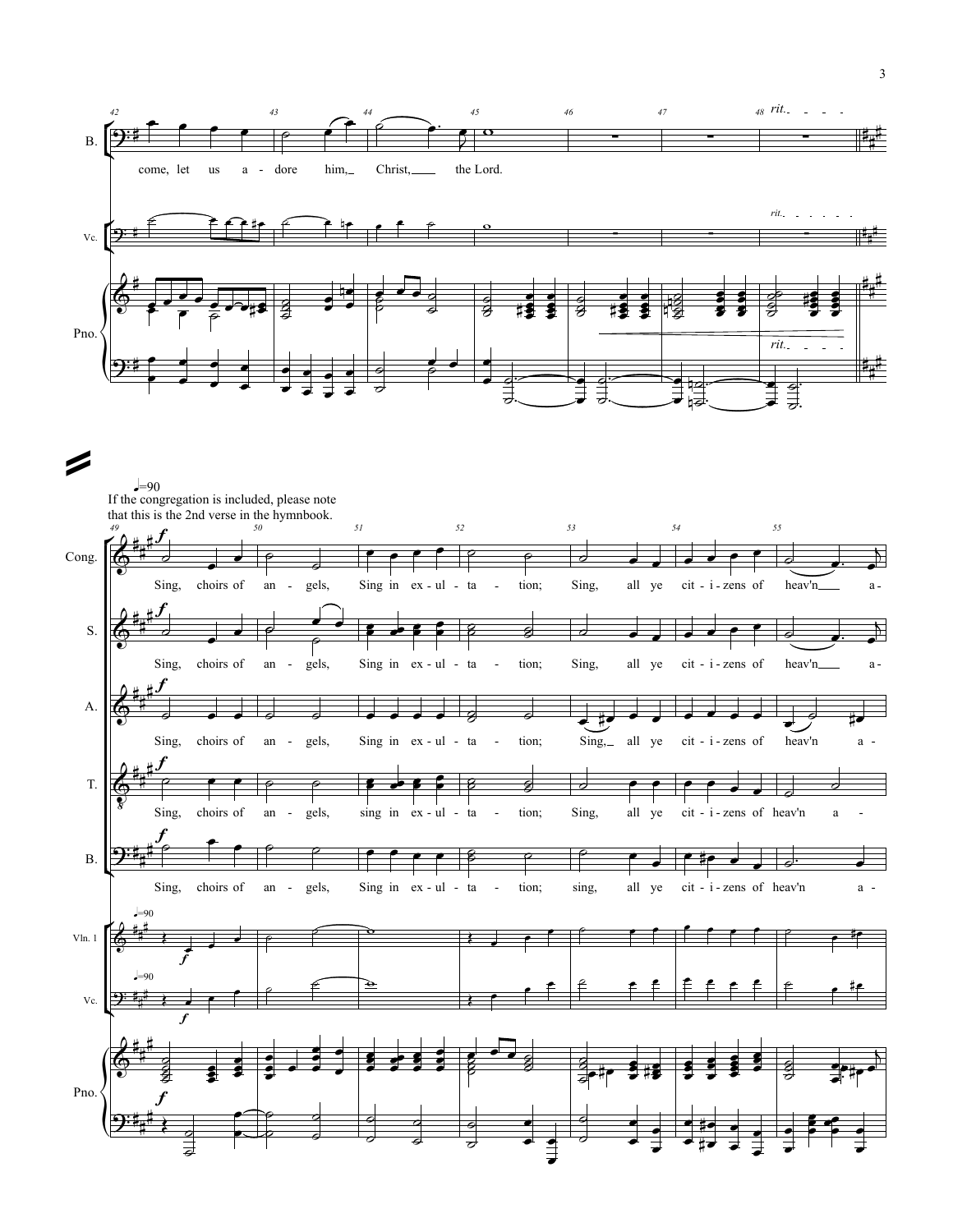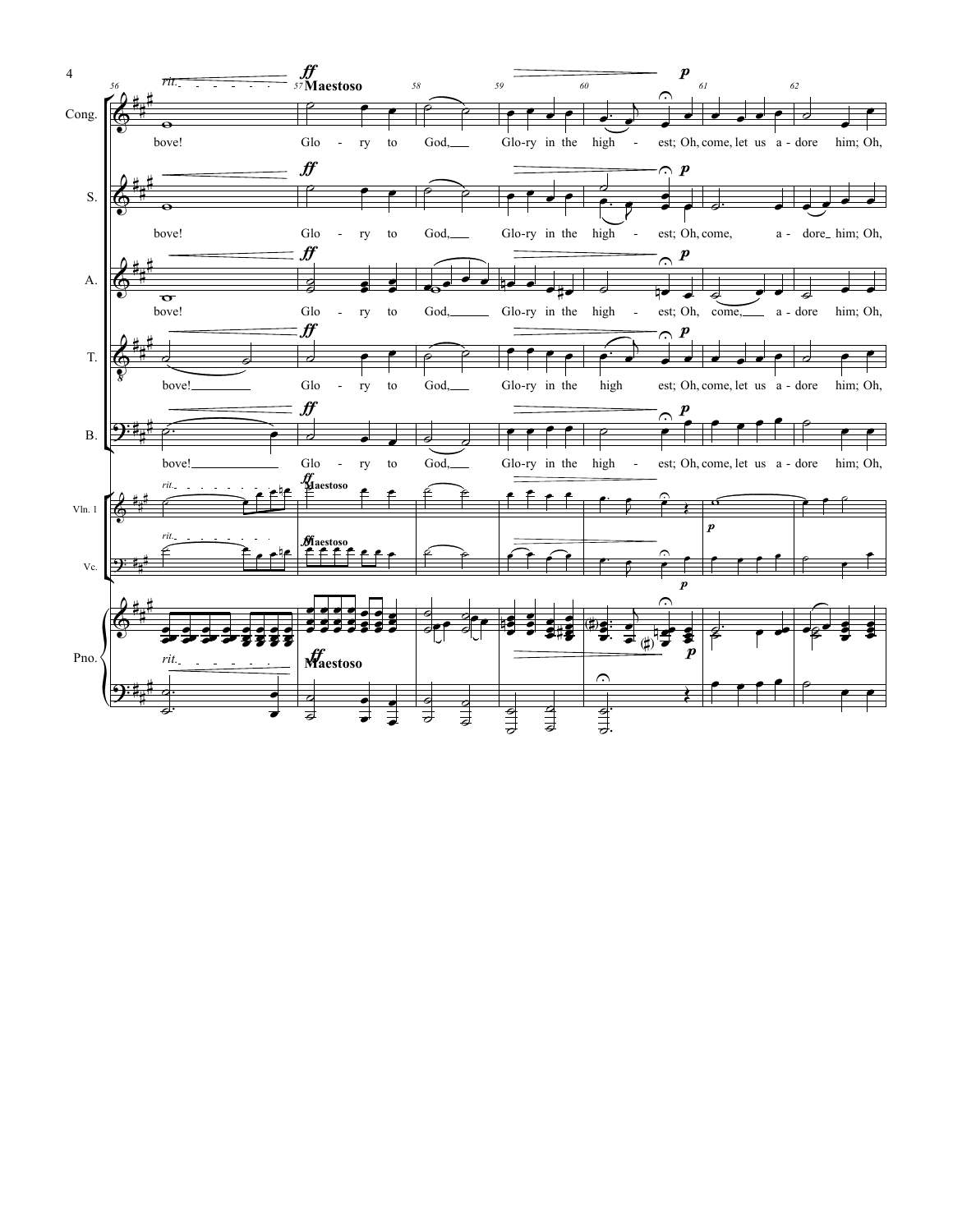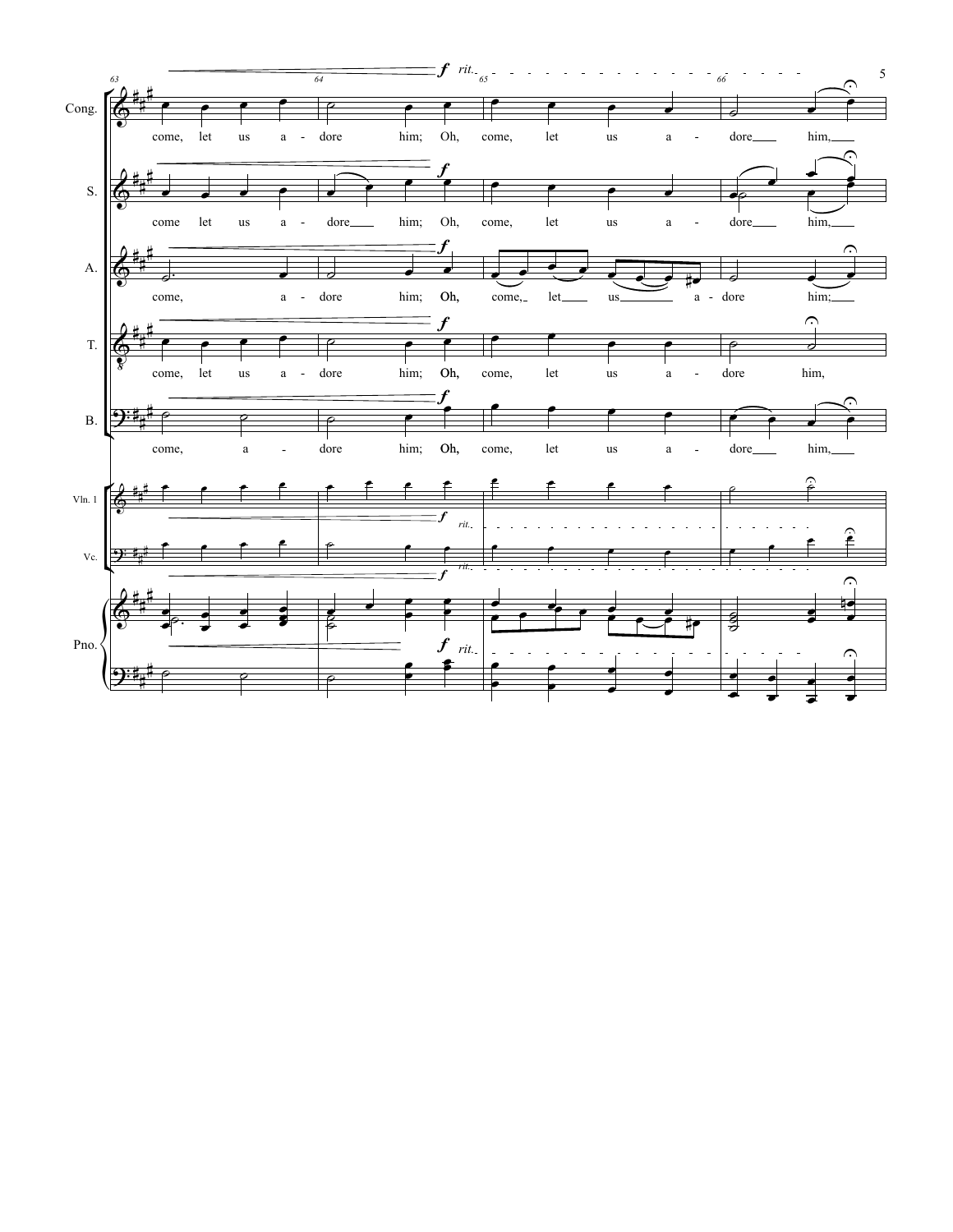

 $\sqrt{6}$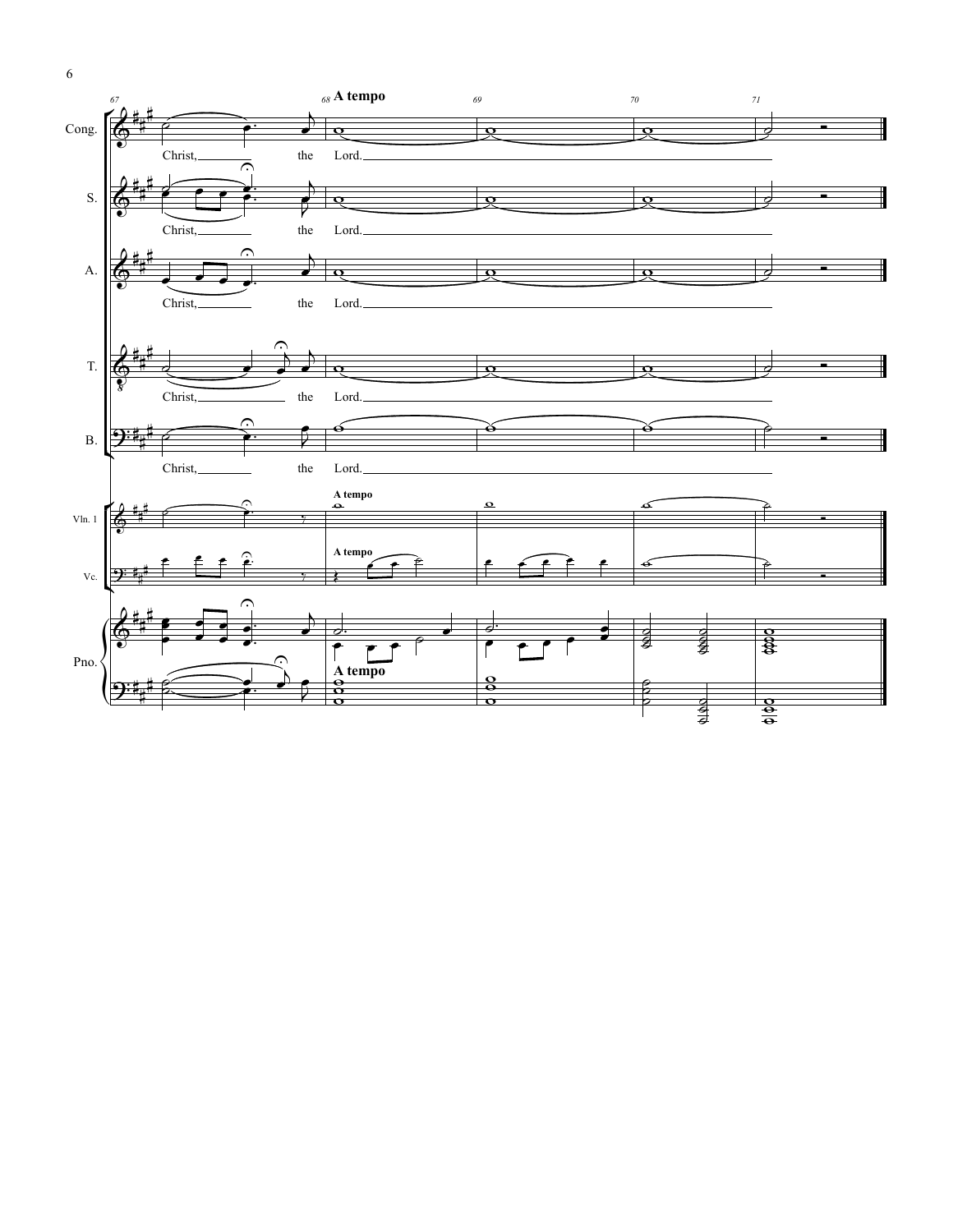## *Oh, Come, All Ye Faithful*

(SSAATTBB, optional Violin, Cello and Congregation)

Arranged by Ross Farnworth